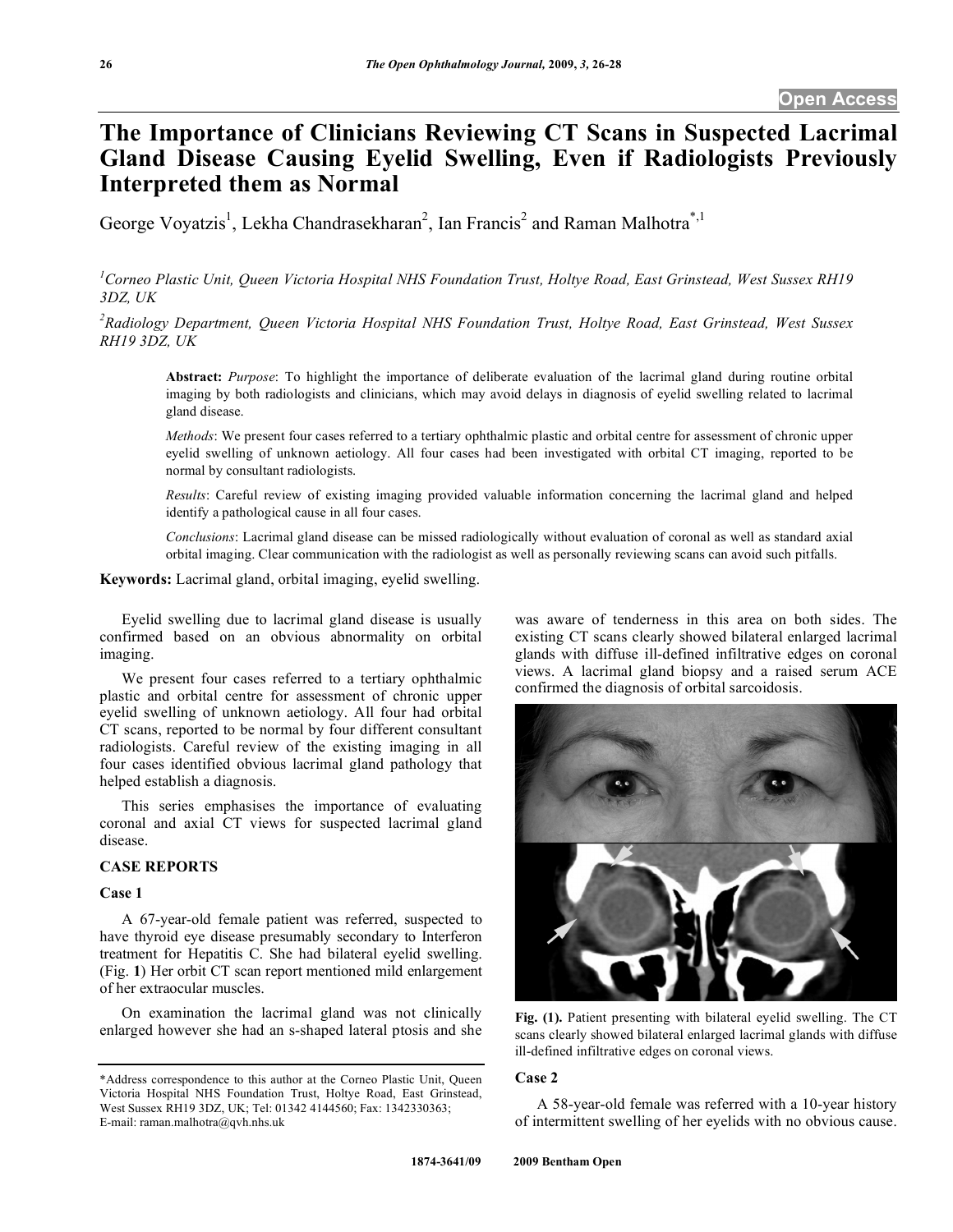Her medication included methotrexate for rheumatoid arthritis. On examination, she had a slight s-shaped ptosis of her upper eyelids and bilateral xanthelasma. (Fig. **2**) The CT scans report mentioned only subtle thickening of her right and left inferior recti. Review of the CT scans showed diffuse solid infiltration around both lacrimal glands. A lacrimal gland biopsy confirmed a diagnosis of orbital xanthogranuloma.



**Fig. (2).** Patient presenting with slight s-shaped ptosis of her upper eyelids and bilateral xanthelasma. CT scans show diffuse solid infiltration around both lacrimal glands.

## **Case 3**

 A 45-year-old female referred with a 3-week history of unilateral eyelid swelling (Fig. **3**). Her orbits CT scan was reported as normal. She was then presumed to have an allergy related eyelid swelling and observed. She was subsequently referred due to persistence of inflammation. Careful re-evaluation of coronal CT orbital imaging revealed a clearly enlarged lacrimal gland with ill-defined margins consistent with dacryoadenitis. A lacrimal gland biopsy confirmed dacryoadenitis as part of idiopathic orbital inflammation. Her symptoms and signs resolved following a 6-week regime of oral steroids.

#### **Case 4**

 An 80-year-old male patient was referred with a twomonth history of a left painless upper eyelid swelling. The orbit CT scan was reported as normal. On examination, the main finding was a descended left lacrimal gland. Review of the CT imaging showed proptosis of the left lacrimal gland with a prominent fat pocket posteriorly in comparison to the right side. Surgery, with repositioning of the lacrimal gland and septal plication through a transcutaneous approach was undertaken.

#### **Comment**

 This case series emphasises the importance of careful evaluation by the clinicians of the lacrimal gland imaging by personally reviewing both axial and coronal views of the CT scans even if radiologists interpreted them as normal.



**Fig. (3).** Patient presenting with unilateral eyelid swelling. The coronal CT orbital imaging revealed a clearly enlarged lacrimal gland with ill-defined margins.

 In all four cases, careful review by the oculoplastic clinicians of the reported as normal existing scans, in particular the coronal views, helped identify previously missed obvious lacrimal gland pathology.

 Proper evaluation of lacrimal gland imaging can identify underlying pathology, avoid unnecessary referrals and speed up the diagnosis and treatment of the disease [1-3].

 The normal lacrimal gland is located in the superior tarsal aspect of the orbit, is roughly the same size and shape as an almond, extraconal in position and extends deep into the orbital septum. It consists of the anterior palpebral and deeper orbital lobes. The anterior palpebral lobe is approximately one-third to one- half the size of the orbital lobe. Most of the lacrimal gland tumours arise in the orbital lobe. The clinician should evaluate both axial and coronal views of both bone and soft tissue windows. As a first step the definition of the edges of the gland and any possible enlargement unilateral or bilateral must be determined. If a mass is present, its relationship to other structures and the presence of infiltrative disease must be assessed. The doctor needs to evaluate possible posterior extension into the orbital soft tissues and the presence or absence of bone deformity or destruction. It is also important to identify the presence of calcification and observe for the patterns of contrast enhancement. By following these basic steps, the referring ophthalmologist will be able to identify most of lacrimal gland pathology by personally reviewing the CT scans.

 Lacrimal gland related causes of eyelid swelling can be missed without recognition of typical features and appropriate evaluation of coronal in conjunction with standard axial orbital imaging [4]. The clinician suspecting lacrimal gland disease and requesting orbital imaging should always communicate with the radiologist requesting both